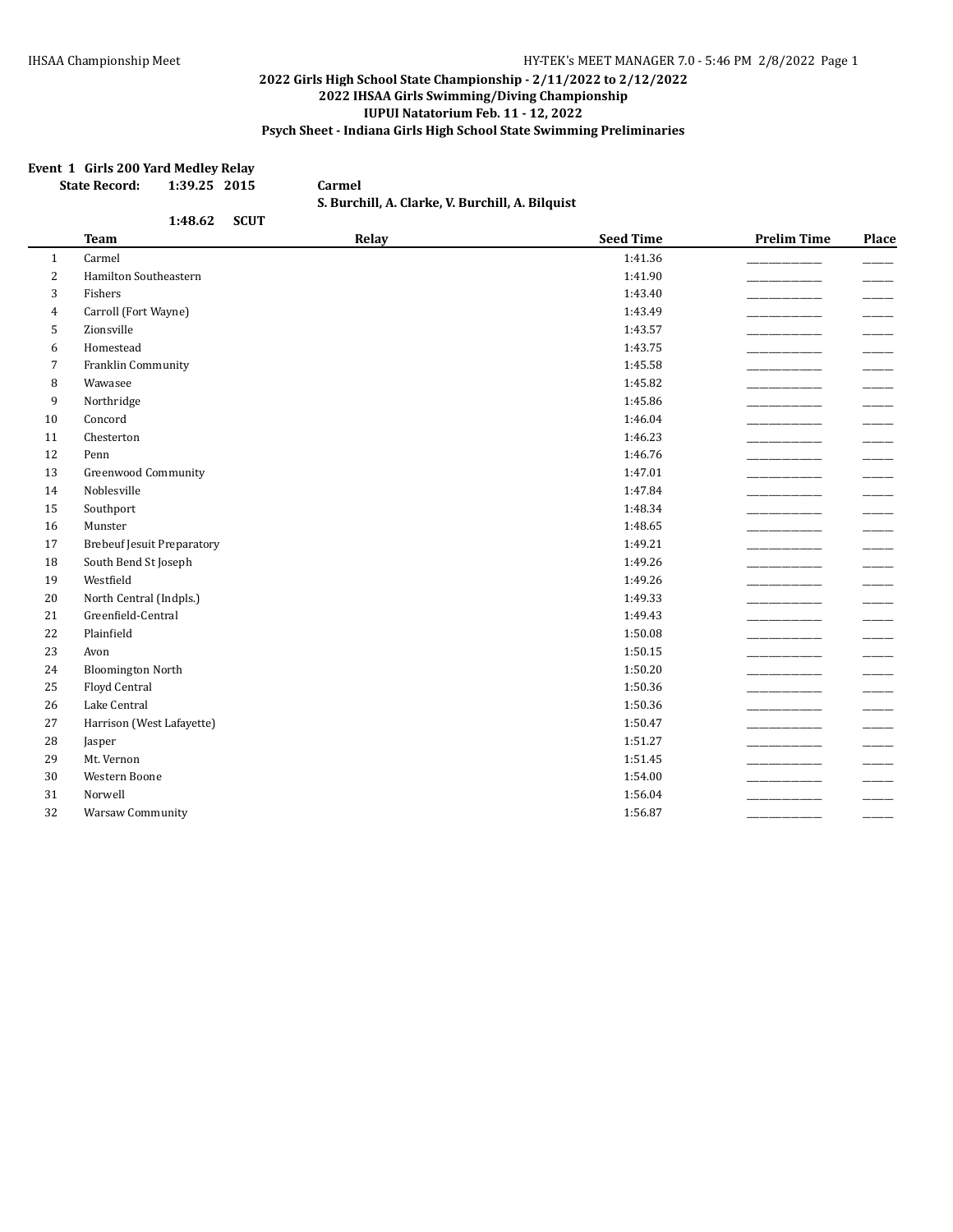#### **Event 2 Girls 200 Yard Freestyle**

| 1:45.09 2015<br><b>State Record:</b><br>1:53.83<br><b>SCUT</b> |                        | <b>Claire Adams, Carmel</b> |                                   |                  |                    |                          |
|----------------------------------------------------------------|------------------------|-----------------------------|-----------------------------------|------------------|--------------------|--------------------------|
|                                                                | <b>Name</b>            |                             | Year School                       | <b>Seed Time</b> | <b>Prelim Time</b> | Place                    |
| $\mathbf{1}$                                                   | Josephine Ramey        |                             | 11 Fishers                        | 1:47.00          |                    |                          |
| $\overline{2}$                                                 | Kristina Paegle        | 12                          | <b>Bloomington South</b>          | 1:47.08          |                    |                          |
| 3                                                              | Lynsey Bowen           | 9                           | Carmel                            | 1:47.91          |                    |                          |
| $\overline{4}$                                                 | Gretchen Lueking       | 12                          | Carmel                            | 1:47.91          |                    |                          |
| 5                                                              | Liliana Ratzlaff       | 9                           | Franklin Community                | 1:49.04          |                    |                          |
| 6                                                              | Emma Schumacher        | 9                           | Fishers                           | 1:50.42          |                    |                          |
| 7                                                              | Nalanie Marinel Cortez | 11                          | Fishers                           | 1:51.50          |                    |                          |
| 8                                                              | Syd Nethercutt         | 11                          | Northridge                        | 1:51.57          |                    |                          |
| 9                                                              | Alexandra Ward         | 9                           | Carmel                            | 1:52.55          |                    |                          |
| 10                                                             | <b>Ingrid Fretz</b>    | 12                          | Penn                              | 1:52.86          |                    |                          |
| 11                                                             | Kirsten Lee            | 11                          | Carroll (Fort Wayne)              | 1:53.02          |                    |                          |
| 12                                                             | Lara Phipps            | 10                          | Center Grove                      | 1:53.04          |                    |                          |
| 13                                                             | Rachel Dildine         | 10                          | Chesterton                        | 1:53.13          |                    |                          |
| 14                                                             | Reagan Mattice         | 12                          | Zionsville                        | 1:53.38          |                    |                          |
| 15                                                             | Annabelle Swiney       | 9                           | Zionsville                        | 1:53.49          |                    |                          |
| 16                                                             | Kiersten Smith         | 12                          | Center Grove                      | 1:53.70          |                    | $\overline{\phantom{a}}$ |
| 17                                                             | Paige Lawrence         | 12                          | Franklin Community                | 1:53.73          |                    |                          |
| 18                                                             | Haley Sakbun           | 12                          | Terre Haute South Vigo            | 1:53.83          |                    |                          |
| 19                                                             | Madelyn Porter         | 11                          | Castle                            | 1:53.91          |                    |                          |
| 20                                                             | Macy Hoaglan           | 12                          | Westfield                         | 1:54.18          |                    |                          |
| 21                                                             | <b>Riley Bryk</b>      | 12                          | <b>Warren Central</b>             | 1:54.38          |                    | _____                    |
| 22                                                             | Hallie Meier           | 11                          | Plainfield                        | 1:54.47          |                    |                          |
| 23                                                             | Kiran Stauffer         | 12                          | Concord                           | 1:54.69          |                    |                          |
| 24                                                             | <b>Bella Tufts</b>     | 9                           | <b>Crown Point</b>                | 1:54.96          |                    |                          |
| 25                                                             | Makena Mount           | 12                          | Northridge                        | 1:55.13          |                    |                          |
| 26                                                             | Megan Matheis          | 12                          | Jasper                            | 1:56.52          |                    |                          |
| 27                                                             | Erika Baber            | 11                          | Cass                              | 1:56.65          |                    |                          |
| 28                                                             | Avery Witt             | 10                          | Jennings County                   | 1:58.62          |                    |                          |
| 29                                                             | Elizabeth Dolan        | 11                          | <b>Brebeuf Jesuit Preparatory</b> | 1:58.81          |                    |                          |
| 30                                                             | Lylah Hutson           | 12                          | New Castle                        | 1:59.90          |                    |                          |
| 31                                                             | Micaela Stieber        | 12                          | <b>Western Boone</b>              | 2:01.61          |                    |                          |
| 32                                                             | Ellie Williams         | 12                          | Muncie Burris                     | 2:05.07          |                    |                          |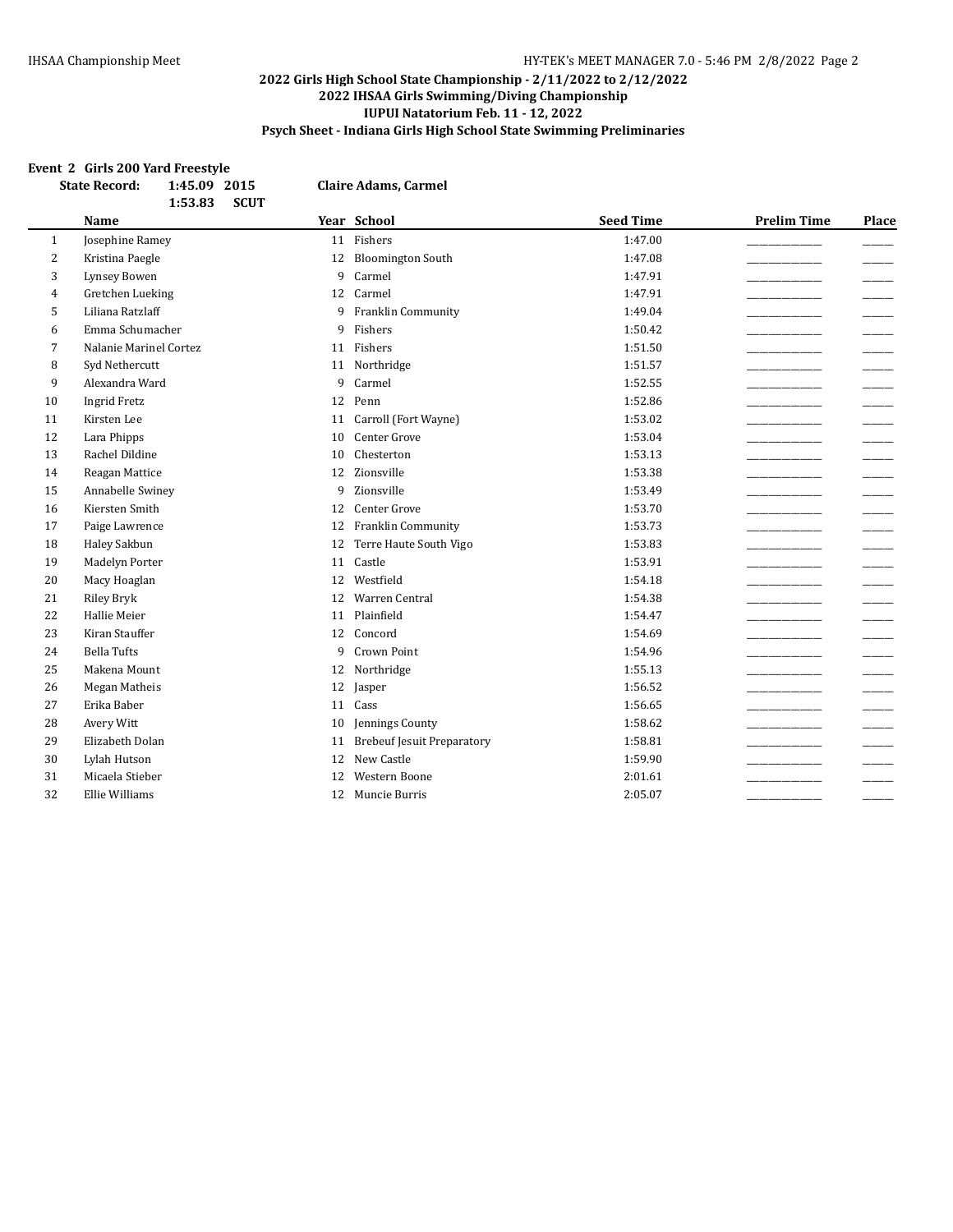#### **Event 3 Girls 200 Yard IM**

| 2:07.21<br><b>SCUT</b><br>Year School<br><b>Seed Time</b><br><b>Name</b><br>Devon Kitchel<br>12 Zionsville<br>1:59.96<br>1<br>$\overline{2}$<br>11 Fishers<br><b>Kate Mouser</b><br>2:01.35<br>3<br>2:02.98<br>Alyssa Street<br>Carmel<br>10<br>MacKenna Lieske<br>2:02.99<br>12<br>Carmel<br>4 | <b>Prelim Time</b> | Place |
|-------------------------------------------------------------------------------------------------------------------------------------------------------------------------------------------------------------------------------------------------------------------------------------------------|--------------------|-------|
|                                                                                                                                                                                                                                                                                                 |                    |       |
|                                                                                                                                                                                                                                                                                                 |                    |       |
|                                                                                                                                                                                                                                                                                                 |                    |       |
|                                                                                                                                                                                                                                                                                                 |                    |       |
|                                                                                                                                                                                                                                                                                                 |                    |       |
| Hamilton Southeastern<br>2:03.13                                                                                                                                                                                                                                                                |                    |       |
| Audrey Crawford<br>5<br>10<br>Fishers                                                                                                                                                                                                                                                           |                    |       |
| 2:03.28<br>Avery Stein<br>10<br>6                                                                                                                                                                                                                                                               |                    |       |
| 7<br>Allison Lacy<br>Franklin Community<br>2:03.95<br>11                                                                                                                                                                                                                                        |                    |       |
| Keira Kask<br>Carmel<br>8<br>2:04.67<br>11                                                                                                                                                                                                                                                      |                    |       |
| Fishers<br>9<br>Lydia Reade<br>2:05.56<br>12                                                                                                                                                                                                                                                    |                    |       |
| Anna Stolle<br>Hamilton Southeastern<br>10<br>2:07.11<br>11                                                                                                                                                                                                                                     |                    |       |
| Lauren Crews<br>2:07.34<br>11<br>Carroll (Fort Wayne)<br>12                                                                                                                                                                                                                                     |                    |       |
| 12<br>Homestead<br>2:07.42<br>Morgan Brown<br>12                                                                                                                                                                                                                                                |                    |       |
| 13<br>Kaleigh Kelley<br>Mt. Vernon<br>2:08.43<br>11                                                                                                                                                                                                                                             |                    |       |
| 2:08.79<br>14<br>Alana Jardenil<br>Chesterton<br>12                                                                                                                                                                                                                                             |                    |       |
| 15<br>Concord<br>2:08.95<br>Isabella Sponseller<br>11                                                                                                                                                                                                                                           |                    |       |
| 16<br>Teegan Madara<br>2:09.05<br>Hamilton Heights<br>10                                                                                                                                                                                                                                        |                    |       |
| Anika Guenther<br>9<br>17<br>Penn<br>2:09.61                                                                                                                                                                                                                                                    |                    |       |
| 18<br>Alaina Yeater<br>Northridge<br>2:09.86<br>12                                                                                                                                                                                                                                              |                    |       |
| Penn<br>19<br>12<br>2:10.12<br>Alyssa Messenger                                                                                                                                                                                                                                                 |                    |       |
| 20<br><b>Casey McNulty</b><br>Munster<br>2:10.25<br>11                                                                                                                                                                                                                                          |                    |       |
| <b>Addison Beasley</b><br>2:10.42<br>21<br>9<br>Wawasee                                                                                                                                                                                                                                         |                    |       |
| 22<br><b>Autumn Bruns</b><br>Carroll (Fort Wayne)<br>2:10.48<br>11                                                                                                                                                                                                                              |                    |       |
| 23<br>Plainfield<br><b>Taylor Brackney</b><br>2:10.89<br>10                                                                                                                                                                                                                                     |                    |       |
| Emma Gabhart<br>24<br><b>Bedford North Lawrence</b><br>2:10.96<br>11                                                                                                                                                                                                                            |                    |       |
| 25<br>Hope Westphal<br>2:11.03<br><b>Bloomington North</b><br>10                                                                                                                                                                                                                                |                    |       |
| 26<br>Lauren Diercks<br>North Central (Indpls.)<br>2:11.25<br>12                                                                                                                                                                                                                                |                    |       |
| 27<br>Alyssa Osborn<br>Greenfield-Central<br>9<br>2:11.57                                                                                                                                                                                                                                       |                    |       |
| Arianna Stieber<br><b>Western Boone</b><br>28<br>2:11.84<br>10                                                                                                                                                                                                                                  |                    |       |
| 29<br>Morgan Schoen<br>Floyd Central<br>2:13.13<br>10                                                                                                                                                                                                                                           |                    |       |
| <b>Brebeuf Jesuit Preparatory</b><br>30<br>Marin Rosen<br>2:14.70<br>12                                                                                                                                                                                                                         |                    |       |
| 31<br>Mara Bader<br>Jay County<br>2:18.85<br>11                                                                                                                                                                                                                                                 |                    |       |
| 32<br><b>Josie Briner</b><br>Manchester<br>2:19.60<br>11                                                                                                                                                                                                                                        |                    |       |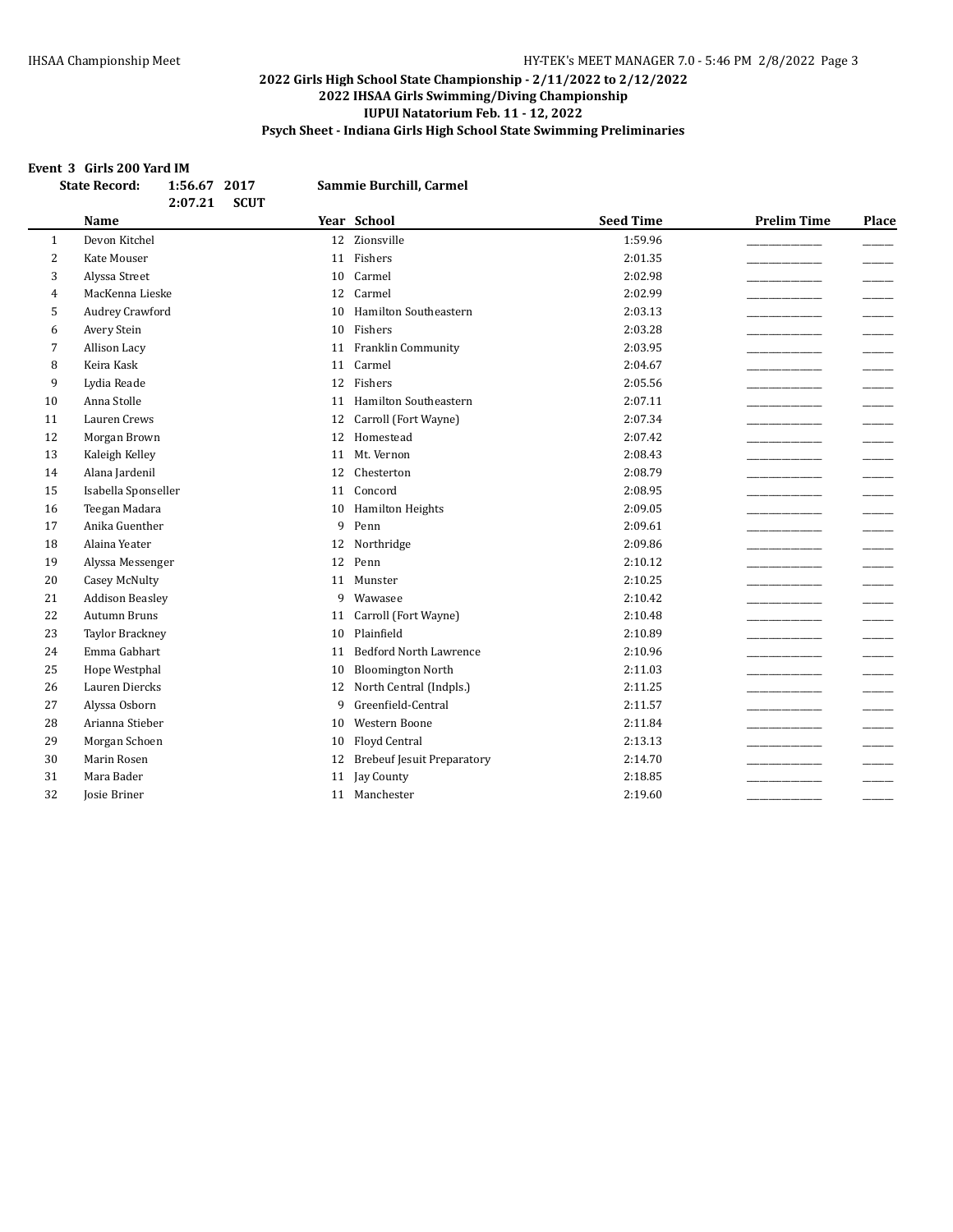# **Event 4 Girls 50 Yard Freestyle**

| <b>State Record:</b><br>22.15 2015<br>24.05<br><b>SCUT</b> |                        | Amy Bilquist, Carmel               |                  |                             |
|------------------------------------------------------------|------------------------|------------------------------------|------------------|-----------------------------|
|                                                            | <b>Name</b>            | Year School                        | <b>Seed Time</b> | <b>Prelim Time</b><br>Place |
| $\mathbf{1}$                                               | Lilian Christianson    | Penn<br>10                         | 22.85            |                             |
| $\overline{c}$                                             | Julie Mishler          | 9<br>Wawasee                       | 23.01            |                             |
| 3                                                          | Meghan Christman       | Carmel<br>11                       | 23.02            |                             |
| 4                                                          | Grace Brenneman        | Concord<br>12                      | 23.05            |                             |
| 5                                                          | Alexis Mishler         | Wawasee<br>11                      | 23.15            |                             |
| 6                                                          | Alex Shackell          | 9<br>Carmel                        | 23.19            |                             |
| 7                                                          | Veronika Ozimek        | Chesterton<br>12                   | 23.55            |                             |
| 8                                                          | Kennedy Fisher         | Hamilton Southeastern<br>12        | 23.62            |                             |
| 9                                                          | Kalliopi Agapios       | Fishers<br>12                      | 23.74            |                             |
| 10                                                         | <b>Grace Dougherty</b> | Carmel<br>10                       | 23.75            |                             |
| 11                                                         | <b>Chloe Plank</b>     | Castle<br>11                       | 23.78            |                             |
| 12                                                         | Sophie Kloppenburg     | Mt. Vernon<br>11                   | 23.87            |                             |
| 13                                                         | Natalie Marshall       | Carroll (Fort Wayne)<br>11         | 23.89            |                             |
| 14                                                         | Alexis Jankowski       | Carroll (Fort Wayne)<br>11         | 23.99            |                             |
| 15                                                         | Jaylyn Harrison        | Northwestern<br>12                 | 24.06            |                             |
| 16                                                         | <b>Ashley Saple</b>    | <b>Hamilton Southeastern</b><br>11 | 24.14            | $\overline{\phantom{a}}$    |
| 17                                                         | Katie Buroker          | Zionsville<br>11                   | 24.22            |                             |
| 18                                                         | Savanna Liddle         | Floyd Central<br>11                | 24.23            |                             |
| 19                                                         | Karissa Hamilton       | Shelbyville<br>12                  | 24.27            |                             |
| 20                                                         | Kailey Myers           | Pike<br>12                         | 24.28            |                             |
| 21                                                         | Marta Sinsabaugh       | Herron<br>11                       | 24.30            |                             |
| 22                                                         | Lexi Stuart            | Center Grove<br>10                 | 24.31            |                             |
| 23                                                         | Jenna Miller           | Franklin Community<br>11           | 24.36            |                             |
| 24                                                         | Alexandra Stein        | Fishers<br>12                      | 24.38            |                             |
| 25                                                         | Jada Banks             | Heritage Hills<br>12               | 24.52            |                             |
| 26                                                         | Olivia Headley         | Greencastle<br>12                  | 24.52            |                             |
| 27                                                         | Elizabeth Proffitt     | <b>Columbus East</b><br>12         | 24.53            |                             |
| 28                                                         | Gabrielle Koon         | North Central (Indpls.)<br>9       | 24.54            |                             |
| 29                                                         | Alyx Bannon            | Crawfordsville<br>12               | 24.58            |                             |
| 30                                                         | Abbie Werner           | Crown Point<br>12                  | 25.09            |                             |
| 31                                                         | Macelyn Marcuccilli    | <b>Warsaw Community</b><br>12      | 25.57            |                             |
| 32                                                         | Elly O'Connor          | 11<br><b>Union City</b>            | 25.70            |                             |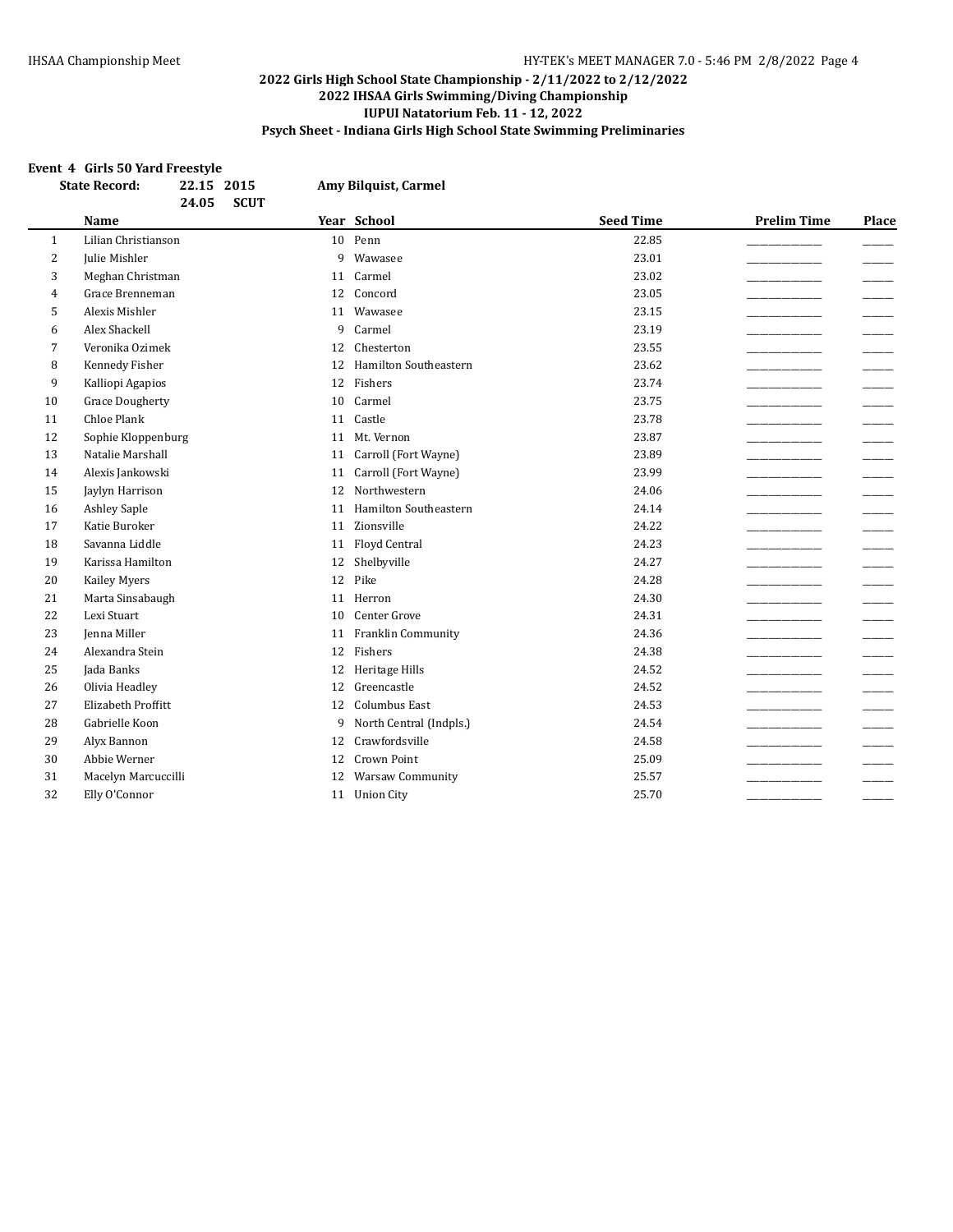#### **Event 6 Girls 100 Yard Butterfly**

|                | <b>State Record:</b><br>51.79 2016 |             | Veronica Burchill, Carmel         |                  |                    |                          |
|----------------|------------------------------------|-------------|-----------------------------------|------------------|--------------------|--------------------------|
|                | 56.91<br><b>Name</b>               | <b>SCUT</b> | Year School                       | <b>Seed Time</b> | <b>Prelim Time</b> | Place                    |
| 1              | Alex Shackell                      | 9           | Carmel                            | 53.39            |                    |                          |
| $\overline{2}$ | Audrey Crawford                    | 10          | Hamilton Southeastern             | 54.80            |                    |                          |
| 3              | <b>Hayley Reed</b>                 | 12          | Carmel                            | 55.24            |                    | _____                    |
| 4              | Lara Phipps                        | 10          | Center Grove                      | 55.56            |                    |                          |
| 5              | <b>Ripley Merritt</b>              | 10          | Homestead                         | 55.83            |                    |                          |
| 6              | <b>Ashley Freel</b>                | 10          | <b>Bloomington North</b>          | 55.90            |                    |                          |
| 7              | <b>Audrey Lantz</b>                | 11          | Concord                           | 56.20            |                    | $\overline{\phantom{a}}$ |
| 8              | Madelyn Porter                     | 11          | Castle                            | 56.20            |                    |                          |
| 9              | Rachel Dildine                     | 10          | Chesterton                        | 56.32            |                    |                          |
| 10             | Sophia Stutsman                    | 11          | Concord                           | 56.33            |                    |                          |
| 11             | Parker Kurzawa                     | 11          | Carmel                            | 56.58            |                    |                          |
| 12             | Celeste Hollis                     | 11          | South Bend Riley                  | 56.80            |                    |                          |
| 13             | Abigail Miller                     | 12          | Fishers                           | 57.00            |                    |                          |
| 14             | Annabelle Swiney                   | 9           | Zionsville                        | 57.35            |                    |                          |
| 15             | Kaia Podlin                        | 10          | Bremen                            | 57.42            |                    |                          |
| 16             | <b>Aubrey Simmons</b>              | 9           | Kokomo                            | 57.44            |                    |                          |
| 17             | Diane Koo                          | 12          | Fishers                           | 57.51            |                    |                          |
| 18             | Avery Woods                        | 10          | Penn                              | 57.73            |                    |                          |
| 19             | Priscilla Zavala                   | 12          | Munster                           | 57.77            |                    |                          |
| 20             | Naomi Weaver                       | 11          | <b>Greenwood Community</b>        | 57.86            |                    |                          |
| 21             | Reagan Graves                      | 9           | <b>Greenwood Community</b>        | 57.91            |                    |                          |
| 22             | Alexandra Stein                    | 12          | Fishers                           | 57.93            |                    |                          |
| 23             | Rebekah Shaffer                    | 12          | LaPorte                           | 57.96            |                    |                          |
| 24             | Anna Brown                         | 10          | <b>Brebeuf Jesuit Preparatory</b> | 58.19            |                    |                          |
| 25             | Emma Gabhart                       | 11          | <b>Bedford North Lawrence</b>     | 58.79            |                    |                          |
| 26             | Emma Pletcher                      | 11          | Lawrence North                    | 58.81            |                    |                          |
| 27             | Mary Ellen Stratman                | 11          | Greenfield-Central                | 59.85            |                    |                          |
| 28             | Josie Heyob                        |             | 11 Plainfield                     | 1:00.18          |                    |                          |
| 29             | Qianning Zhang                     | 11          | <b>Culver Academies</b>           | 1:00.99          |                    |                          |
| 30             | Sophia Melevage                    | 9           | Crawfordsville                    | 1:02.24          |                    |                          |
| 31             | Raygan Crawford                    | 9           | Southwestern (Hanover)            | 1:02.39          |                    |                          |
| 32             | Annie Jackson                      | 9           | Delta                             | 1:02.66          |                    |                          |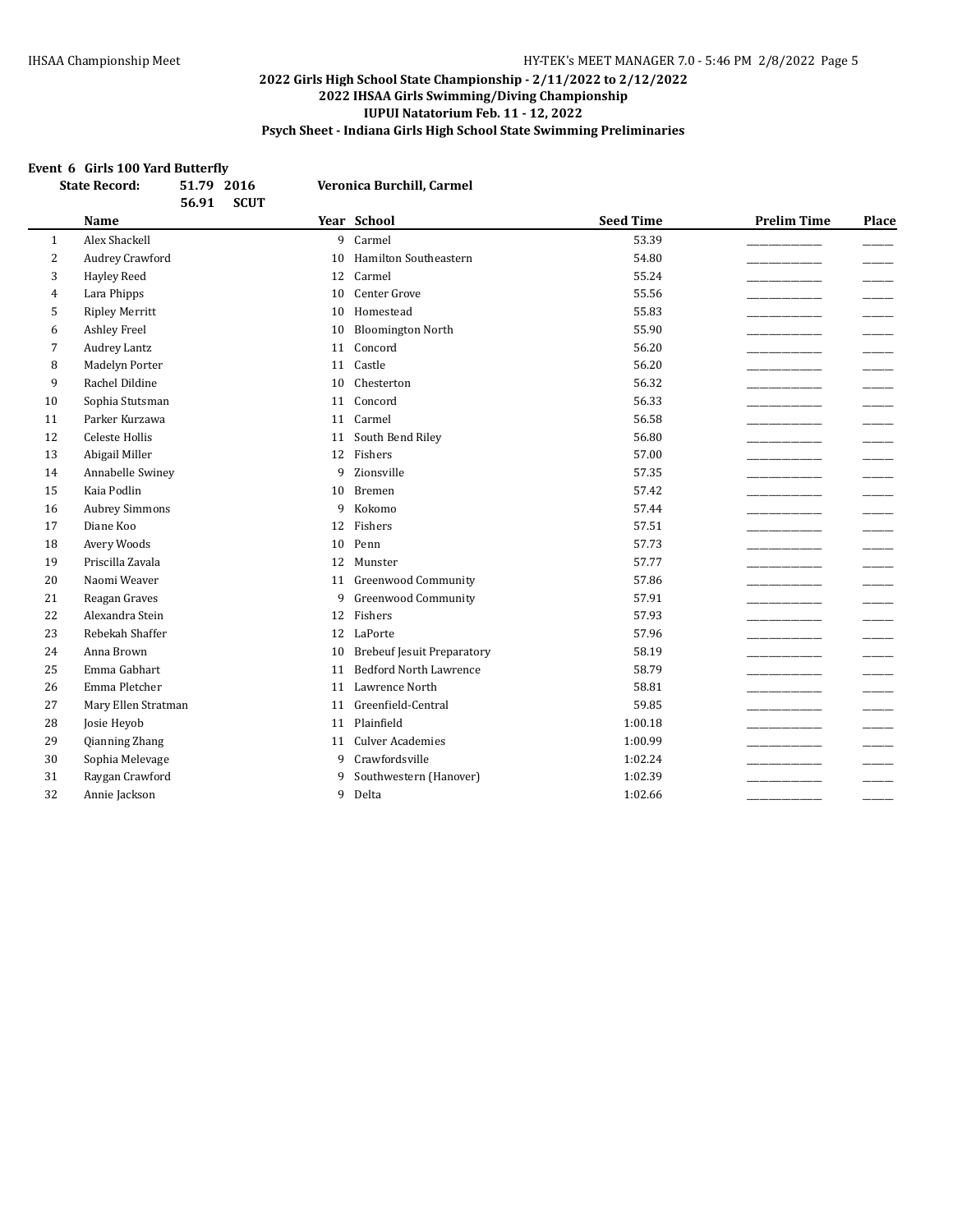#### **Event 7 Girls 100 Yard Freestyle**

| and 100 faid ricestyle<br><b>State Record:</b><br>48.36 2015<br>52.47<br><b>SCUT</b> |                        |    | Amy Bilquist, Carmel      |                  |                    |                          |
|--------------------------------------------------------------------------------------|------------------------|----|---------------------------|------------------|--------------------|--------------------------|
|                                                                                      | <b>Name</b>            |    | Year School               | <b>Seed Time</b> | <b>Prelim Time</b> | Place                    |
| 1                                                                                    | Kristina Paegle        | 12 | <b>Bloomington South</b>  | 49.19            |                    |                          |
| $\overline{2}$                                                                       | Lilian Christianson    | 10 | Penn                      | 49.99            |                    |                          |
| 3                                                                                    | Gretchen Lueking       | 12 | Carmel                    | 50.28            |                    |                          |
| 4                                                                                    | Grace Brenneman        | 12 | Concord                   | 50.33            |                    |                          |
| 5                                                                                    | Alexis Mishler         | 11 | Wawasee                   | 50.88            |                    |                          |
| 6                                                                                    | Julie Mishler          | 9  | Wawasee                   | 51.34            |                    |                          |
| 7                                                                                    | Veronika Ozimek        | 12 | Chesterton                | 51.36            |                    |                          |
| 8                                                                                    | Liliana Ratzlaff       | 9  | <b>Franklin Community</b> | 51.38            |                    | $\overline{\phantom{a}}$ |
| 9                                                                                    | Berit Berglund         | 11 | Carmel                    | 51.57            |                    |                          |
| 10                                                                                   | Kalliopi Agapios       | 12 | Fishers                   | 51.74            |                    |                          |
| 11                                                                                   | Sophie Kloppenburg     | 11 | Mt. Vernon                | 51.75            |                    |                          |
| 12                                                                                   | Nalanie Marinel Cortez |    | 11 Fishers                | 51.96            |                    |                          |
| 13                                                                                   | <b>Grace Dougherty</b> | 10 | Carmel                    | 51.97            |                    |                          |
| 14                                                                                   | Haley Sakbun           | 12 | Terre Haute South Vigo    | 52.03            |                    |                          |
| 15                                                                                   | <b>Chloe Plank</b>     | 11 | Castle                    | 52.04            |                    |                          |
| 16                                                                                   | Katie Buroker          | 11 | Zionsville                | 52.45            |                    |                          |
| 17                                                                                   | Ella Lantz             | 11 | Concord                   | 52.56            |                    |                          |
| 18                                                                                   | Jaylyn Harrison        | 12 | Northwestern              | 52.72            |                    |                          |
| 19                                                                                   | Jenna Miller           | 11 | Franklin Community        | 52.74            |                    |                          |
| 20                                                                                   | Kiersten Smith         | 12 | Center Grove              | 53.28            |                    |                          |
| 21                                                                                   | Makena Mount           | 12 | Northridge                | 53.28            |                    |                          |
| 22                                                                                   | Halle Weaver           | 12 | Homestead                 | 53.35            |                    |                          |
| 23                                                                                   | Claire Francis         | 9  | Fishers                   | 53.36            |                    |                          |
| 24                                                                                   | <b>Brielle Vail</b>    | 11 | Lawrence North            | 53.46            |                    | $\overline{\phantom{a}}$ |
| 25                                                                                   | Marta Sinsabaugh       | 11 | Herron                    | 53.47            |                    |                          |
| 26                                                                                   | Karissa Hamilton       | 12 | Shelbyville               | 53.56            |                    |                          |
| 27                                                                                   | Jada Banks             | 12 | Heritage Hills            | 53.57            |                    |                          |
| 28                                                                                   | Jennifer Barajas       | 9  | Munster                   | 53.90            |                    |                          |
| 29                                                                                   | Savanna Liddle         | 11 | Floyd Central             | 54.08            |                    |                          |
| 30                                                                                   | Alyx Bannon            | 12 | Crawfordsville            | 54.11            |                    |                          |
| 31                                                                                   | Marissa Howett         | 10 | <b>Warsaw Community</b>   | 54.97            |                    |                          |
| 32                                                                                   | Elly O'Connor          |    | 11 Union City             | 55.83            |                    |                          |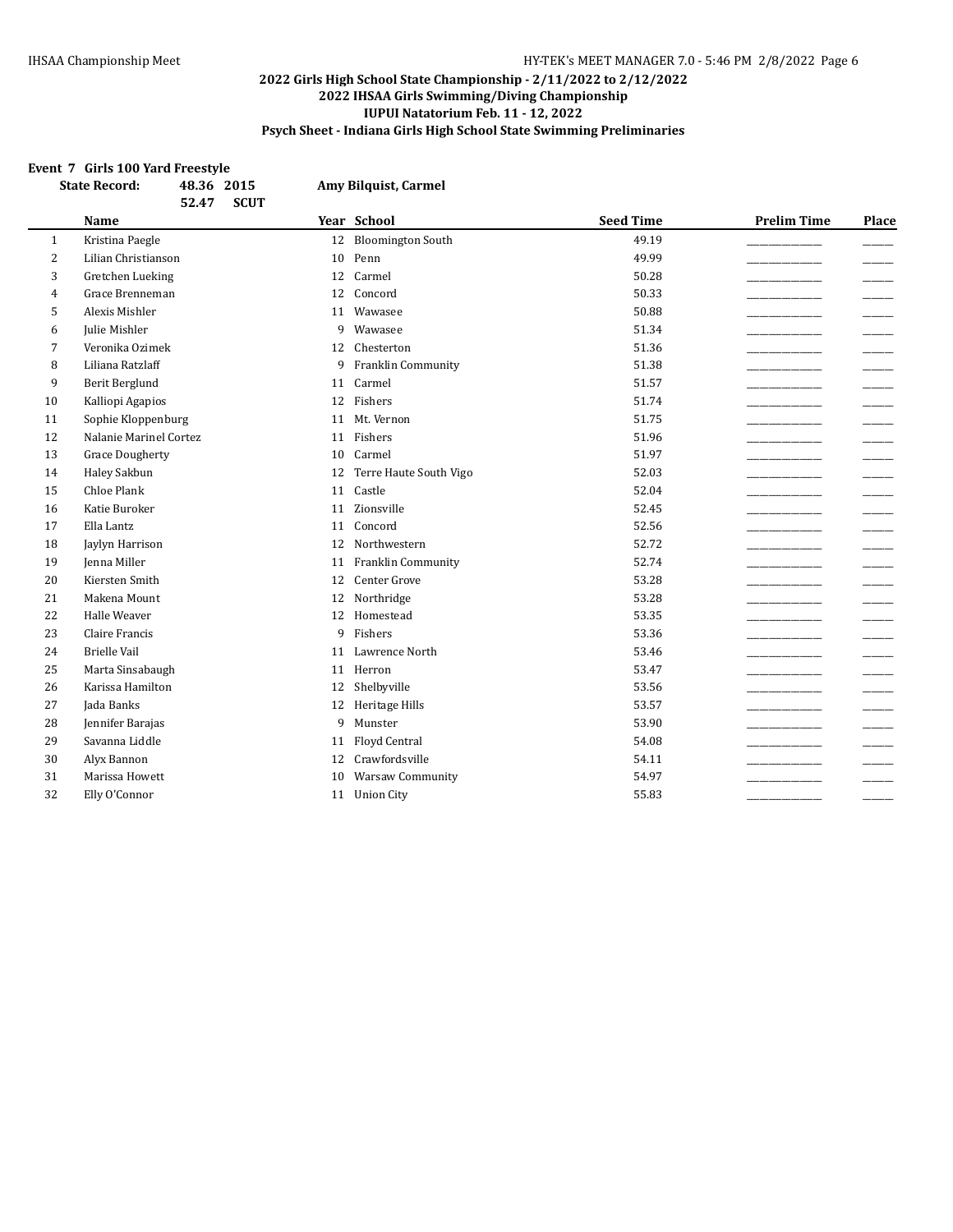#### **Event 8 Girls 500 Yard Freestyle**

|                | <b>State Record:</b><br>4:45.15 2015  |    | <b>Emma Nordin, Carmel</b> |                  |                    |       |
|----------------|---------------------------------------|----|----------------------------|------------------|--------------------|-------|
|                | 5:05.94<br><b>SCUT</b><br><b>Name</b> |    | Year School                | <b>Seed Time</b> | <b>Prelim Time</b> | Place |
| $\mathbf{1}$   | Lynsey Bowen                          | 9  | Carmel                     | 4:47.52          |                    |       |
| $\overline{2}$ | <b>Erin Cummins</b>                   | 11 | Carmel                     | 4:56.03          |                    |       |
| 3              | Kate Mouser                           |    | 11 Fishers                 | 4:58.37          |                    |       |
| 4              | Syd Nethercutt                        | 11 | Northridge                 | 4:58.59          |                    |       |
| 5              | Alexandra Ward                        | 9  | Carmel                     | 4:58.92          |                    |       |
| 6              | Emma Schumacher                       | 9  | Fishers                    | 5:01.04          |                    |       |
| 7              | <b>Ingrid Fretz</b>                   | 12 | Penn                       | 5:01.10          |                    |       |
| 8              | Arabelle Johnson                      | 9  | Fishers                    | 5:04.90          |                    |       |
| 9              | Reagan Mattice                        | 12 | Zionsville                 | 5:05.62          |                    |       |
| 10             | Paige Lawrence                        | 12 | Franklin Community         | 5:06.27          |                    |       |
| 11             | Alexandra Eakin                       | 11 | <b>Bloomington South</b>   | 5:08.24          |                    |       |
| 12             | Hope Westphal                         | 10 | <b>Bloomington North</b>   | 5:08.28          |                    |       |
| 13             | Kiran Stauffer                        | 12 | Concord                    | 5:08.66          |                    |       |
| 14             | Hallie Meier                          | 11 | Plainfield                 | 5:08.71          |                    |       |
| 15             | Teegan Madara                         | 10 | Hamilton Heights           | 5:09.07          |                    |       |
| 16             | Caiya Cooper                          | 11 | LaPorte                    | 5:09.81          |                    |       |
| 17             | Macy Hoaglan                          | 12 | Westfield                  | 5:10.26          |                    |       |
| 18             | Kirsten Lee                           | 11 | Carroll (Fort Wayne)       | 5:10.48          |                    |       |
| 19             | Lylah Hutson                          | 12 | New Castle                 | 5:11.10          |                    |       |
| 20             | Reagan Graves                         | 9  | <b>Greenwood Community</b> | 5:11.77          |                    |       |
| 21             | Riley Bryk                            | 12 | Warren Central             | 5:12.04          |                    |       |
| 22             | Paige Jennings                        | 10 | Carroll (Fort Wayne)       | 5:12.39          |                    |       |
| 23             | <b>Bella Tufts</b>                    | 9  | <b>Crown Point</b>         | 5:12.75          |                    |       |
| 24             | Catherine Bath                        | 11 | Northwestern               | 5:12.89          |                    |       |
| 25             | Ailyn Zurliene                        | 10 | Castle                     | 5:13.50          |                    |       |
| 26             | <b>Addison Knoblauch</b>              | 10 | Homestead                  | 5:13.78          |                    |       |
| 27             | Morgan Schoen                         | 10 | Floyd Central              | 5:20.73          |                    |       |
| 28             | Erika Baber                           | 11 | $\rm Cass$                 | 5:23.42          |                    |       |
| 29             | Erin Haycox                           | 12 | Brownsburg                 | 5:26.14          |                    |       |
| 30             | Avery Henke                           | 12 | Jasper                     | 5:27.50          |                    |       |
| 31             | <b>Hailey Vogel</b>                   | 10 | <b>Twin Lakes</b>          | 5:31.36          |                    |       |
| 32             | Maggie Nussbaum                       | 11 | South Adams                | 5:36.80          |                    |       |
|                |                                       |    |                            |                  |                    |       |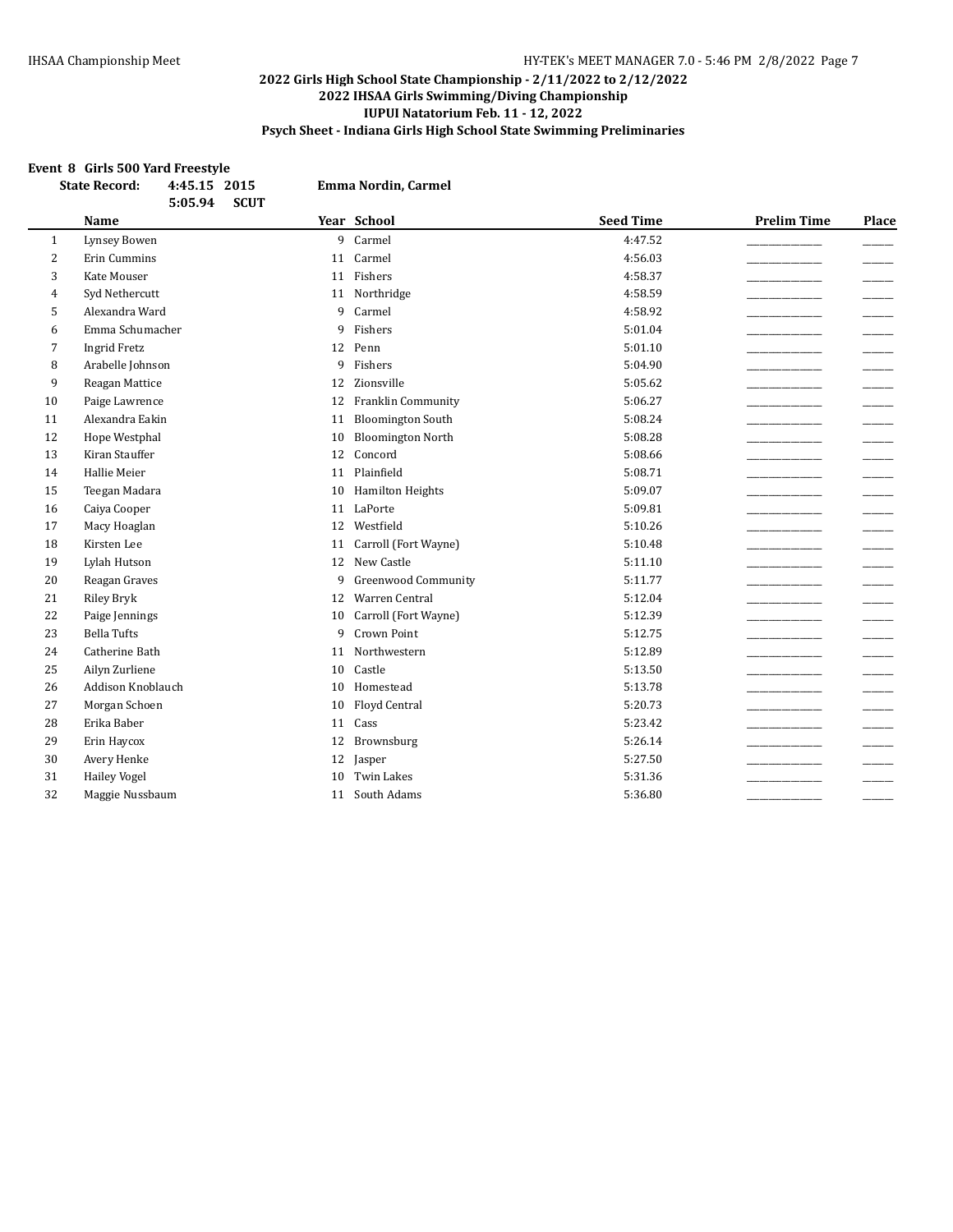#### **Event 9 Girls 200 Yard Freestyle Relay**

| <b>State Record:</b> | 1:30.72 2015 |  |  |
|----------------------|--------------|--|--|
|----------------------|--------------|--|--|

**T. Rothrock, C. Adams, K.Smith, V. Burchill**

 $Carnel$ 

|                | 1:39.22<br><b>SCUT</b>            |       |                  |                    |                          |
|----------------|-----------------------------------|-------|------------------|--------------------|--------------------------|
|                | <b>Team</b>                       | Relay | <b>Seed Time</b> | <b>Prelim Time</b> | Place                    |
| $\mathbf{1}$   | Fishers                           |       | 1:34.61          |                    |                          |
| $\overline{2}$ | Carroll (Fort Wayne)              |       | 1:34.74          |                    |                          |
| 3              | Hamilton Southeastern             |       | 1:35.13          |                    |                          |
| $\overline{4}$ | Carmel                            |       | 1:35.54          |                    |                          |
| 5              | Concord                           |       | 1:35.66          |                    |                          |
| 6              | Center Grove                      |       | 1:36.38          |                    |                          |
| $\overline{7}$ | Penn                              |       | 1:36.64          |                    |                          |
| 8              | Zionsville                        |       | 1:37.27          |                    |                          |
| 9              | Northridge                        |       | 1:37.77          |                    |                          |
| 10             | Homestead                         |       | 1:37.80          |                    |                          |
| 11             | Castle                            |       | 1:38.03          |                    | --                       |
| 12             | Noblesville                       |       | 1:38.30          |                    |                          |
| 13             | North Central (Indpls.)           |       | 1:39.11          |                    |                          |
| 14             | Plainfield                        |       | 1:39.15          |                    | ____                     |
| 15             | Lawrence North                    |       | 1:39.19          |                    |                          |
| 16             | Mt. Vernon                        |       | 1:39.31          |                    |                          |
| 17             | Valparaiso                        |       | 1:39.46          |                    | $\overline{\phantom{0}}$ |
| 18             | Brownsburg                        |       | 1:39.54          |                    |                          |
| 19             | Avon                              |       | 1:39.63          |                    |                          |
| 20             | Franklin Central                  |       | 1:39.72          |                    |                          |
| 21             | <b>Brebeuf Jesuit Preparatory</b> |       | 1:40.16          |                    |                          |
| 22             | <b>Bloomington South</b>          |       | 1:40.27          |                    |                          |
| 23             | Westfield                         |       | 1:40.32          |                    |                          |
| 24             | Lake Central                      |       | 1:40.38          |                    |                          |
| 25             | Crown Point                       |       | 1:40.41          |                    | ___                      |
| 26             | Kokomo                            |       | 1:40.58          |                    |                          |
| 27             | Jasper                            |       | 1:40.74          |                    |                          |
| 28             | Floyd Central                     |       | 1:41.94          |                    |                          |
| 29             | <b>Culver Academies</b>           |       | 1:42.53          |                    |                          |
| $30\,$         | Greenfield-Central                |       | 1:44.01          |                    |                          |
| 31             | Huntington North                  |       | 1:44.77          |                    |                          |
| 32             | North Montgomery                  |       | 1:45.01          |                    |                          |
|                |                                   |       |                  |                    |                          |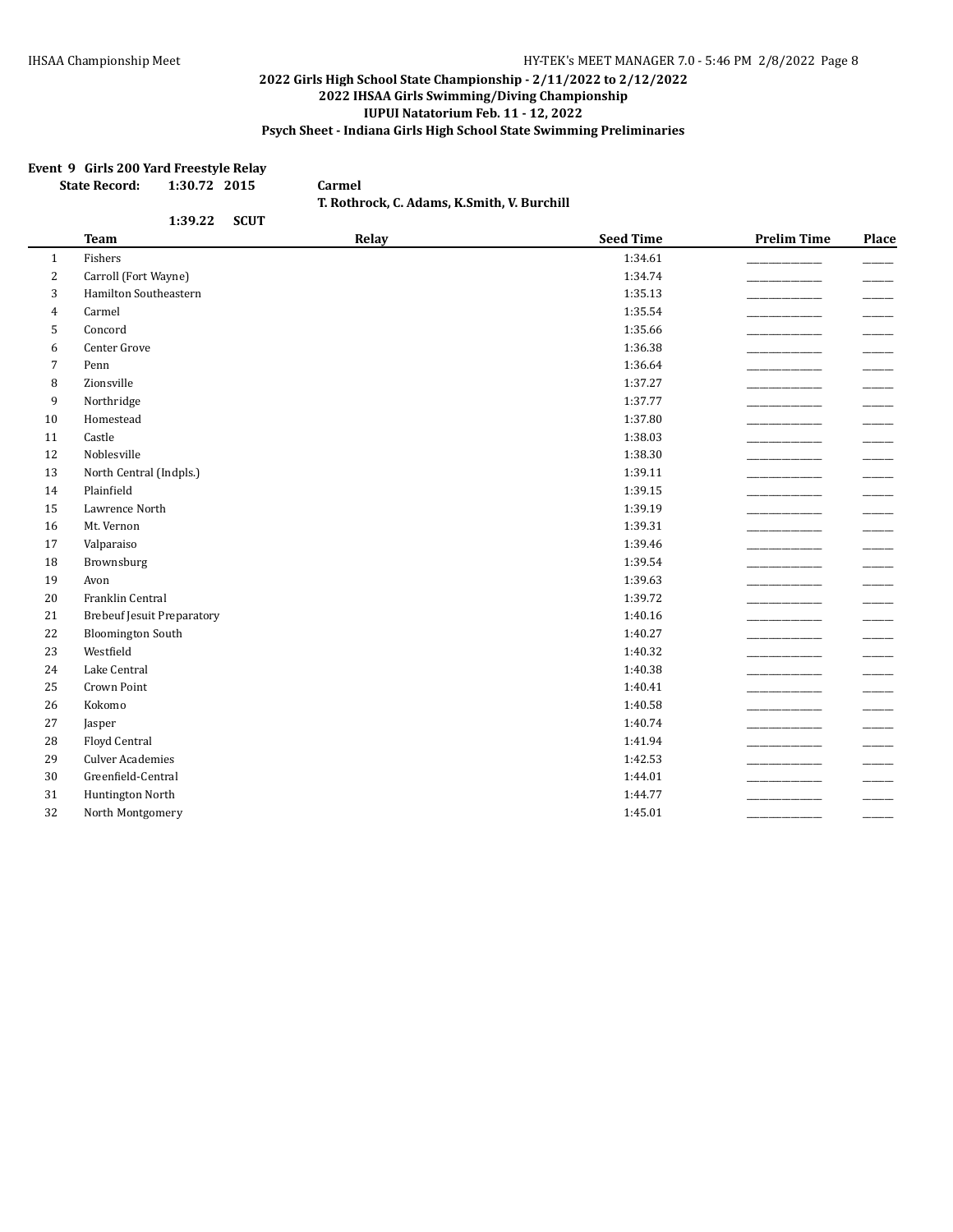#### **Event 10 Girls 100 Yard Backstroke**

|    | <b>State Record:</b><br>51.65 2016<br>57.12<br><b>SCUT</b> |    | <b>Claire Adams, Carmel</b>       |                  |                    |                          |
|----|------------------------------------------------------------|----|-----------------------------------|------------------|--------------------|--------------------------|
|    | <b>Name</b>                                                |    | Year School                       | <b>Seed Time</b> | <b>Prelim Time</b> | Place                    |
| 1  | Mya DeWitt                                                 | 12 | Carroll (Fort Wayne)              | 54.24            |                    |                          |
| 2  | Berit Berglund                                             | 11 | Carmel                            | 54.40            |                    |                          |
| 3  | Josephine Ramey                                            |    | 11 Fishers                        | 54.89            |                    |                          |
| 4  | Ella Lantz                                                 | 11 | Concord                           | 55.70            |                    |                          |
| 5  | Allison Lacy                                               | 11 | Franklin Community                | 55.87            |                    |                          |
| 6  | <b>Ripley Merritt</b>                                      | 10 | Homestead                         | 55.96            |                    |                          |
| 7  | Kiarra Thomas                                              | 9  | Carmel                            | 56.03            |                    |                          |
| 8  | <b>Aubrey Simmons</b>                                      | 9  | Kokomo                            | 56.34            |                    |                          |
| 9  | <b>Molly Simmons</b>                                       | 10 | Zionsville                        | 56.51            |                    |                          |
| 10 | Keira Kask                                                 | 11 | Carmel                            | 56.62            |                    |                          |
| 11 | Jourie Wilson                                              | 12 | Lake Central                      | 56.88            |                    |                          |
| 12 | <b>Grace Newton</b>                                        | 11 | Hamilton Southeastern             | 57.01            |                    |                          |
| 13 | Morgan Brown                                               | 12 | Homestead                         | 57.05            |                    |                          |
| 14 | Lauren Fecher                                              | 10 | Harrison (West Lafayette)         | 57.08            |                    |                          |
| 15 | Lauren Diercks                                             | 12 | North Central (Indpls.)           | 57.36            |                    |                          |
| 16 | <b>Ashley Freel</b>                                        | 10 | <b>Bloomington North</b>          | 57.56            |                    |                          |
| 17 | Alyssa Messenger                                           | 12 | Penn                              | 57.57            |                    | $\overline{\phantom{a}}$ |
| 18 | Ava Buttefield                                             | 10 | Castle                            | 57.65            |                    |                          |
| 19 | Hannah Pryor                                               | 9  | Boonville                         | 57.68            |                    |                          |
| 20 | Olivia Elston                                              | 11 | South Bend St Joseph              | 57.72            |                    |                          |
| 21 | Caroline Reinke                                            | 12 | Southport                         | 57.84            |                    |                          |
| 22 | Erica Lucas                                                | 12 | Centerville                       | 58.06            |                    |                          |
| 23 | Rachel Terrell                                             | 12 | Elkhart                           | 58.17            |                    |                          |
| 24 | Kate Hilgarth                                              | 12 | Avon                              | 58.25            |                    |                          |
| 25 | Olivia Owens                                               | 10 | New Castle                        | 58.52            |                    |                          |
| 26 | Nicole Fant                                                | 9  | Jasper                            | 59.21            |                    |                          |
| 27 | Olivia Piunti                                              | 11 | Chesterton                        | 59.34            |                    |                          |
| 28 | Anna Brown                                                 | 10 | <b>Brebeuf Jesuit Preparatory</b> | 59.60            |                    |                          |
| 29 | Lucy Owens                                                 | 10 | Floyd Central                     | 59.69            |                    |                          |
| 30 | Arianna Stieber                                            | 10 | Western Boone                     | 1:00.06          |                    |                          |
| 31 | Annika Carpenter                                           | 9  | Huntington North                  | 1:01.56          |                    |                          |
| 32 | Karilyn Teglia                                             | 10 | <b>Culver Academies</b>           | 1:02.21          |                    |                          |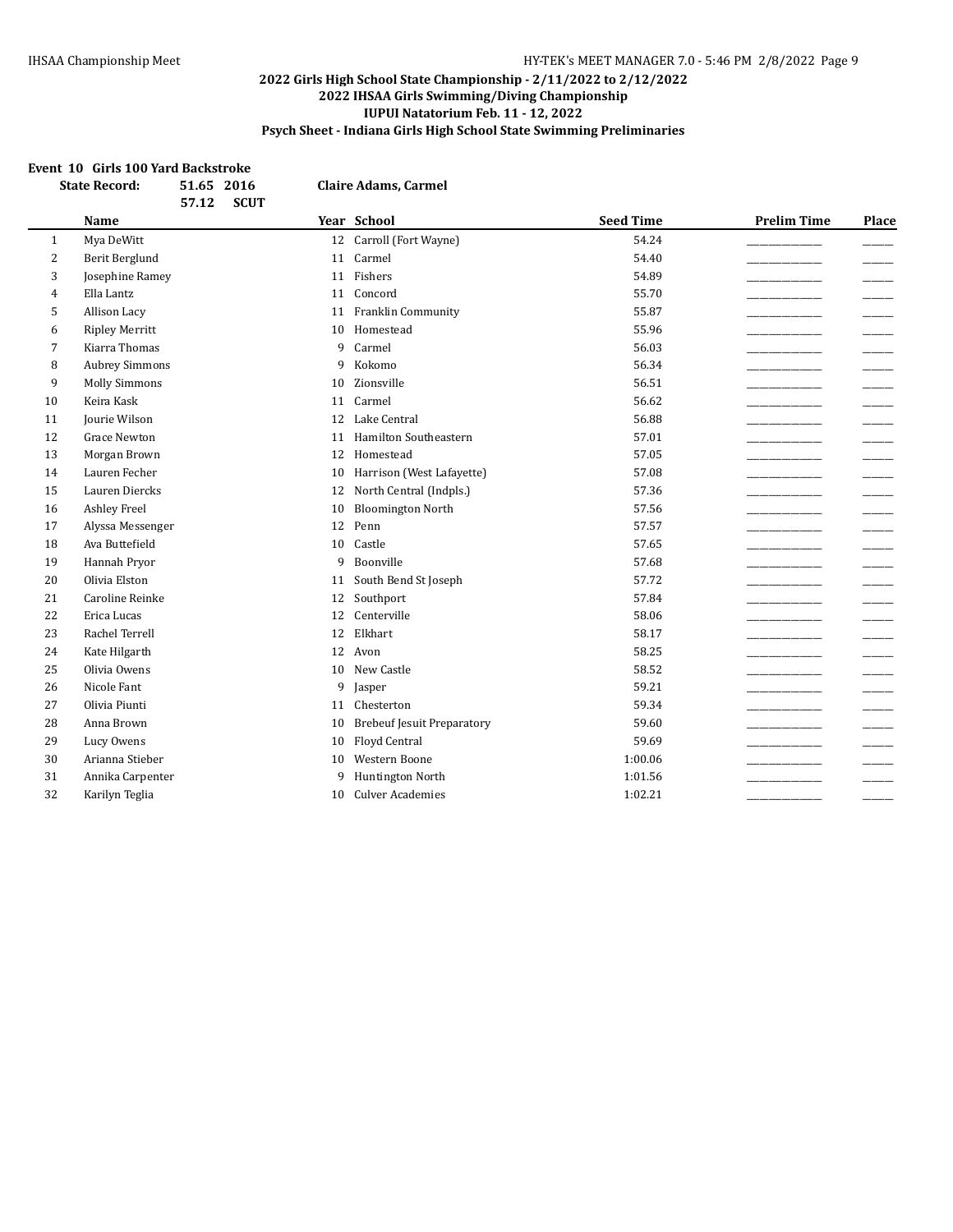#### **Event 11 Girls 100 Yard Breaststroke**

| <b>State Record:</b><br>58.40 2018<br>1:05.63<br><b>SCUT</b> |                         | <b>Emily Weiss, Yorktown</b> |                                         |                             |
|--------------------------------------------------------------|-------------------------|------------------------------|-----------------------------------------|-----------------------------|
|                                                              | <b>Name</b>             | Year School                  | <b>Seed Time</b>                        | <b>Prelim Time</b><br>Place |
| 1                                                            | Devon Kitchel           | 12 Zionsville                | 1:02.01                                 |                             |
| 2                                                            | Kennedy Fisher          | 12                           | <b>Hamilton Southeastern</b><br>1:03.41 |                             |
| 3                                                            | Meghan Christman        | Carmel<br>11                 | 1:03.47                                 |                             |
| $\overline{4}$                                               | Avery Stein             | Fishers<br>10                | 1:03.54                                 |                             |
| 5                                                            | <b>Grace Lux</b>        | Fishers<br>12                | 1:03.88                                 |                             |
| 6                                                            | MacKenna Lieske         | Carmel<br>12                 | 1:03.97                                 |                             |
| 7                                                            | Vivian Wilson           | Carmel<br>11                 | 1:04.29                                 |                             |
| 8                                                            | Maya McDonald           | Noblesville<br>10            | 1:04.36                                 | $\overline{\phantom{a}}$    |
| 9                                                            | Lydia Reade             | Fishers<br>12                | 1:04.52                                 |                             |
| 10                                                           | Norah Johnson           | 11                           | Greenfield-Central<br>1:04.86           |                             |
| 11                                                           | Alana Jardenil          | Chesterton<br>12             | 1:04.93                                 |                             |
| 12                                                           | <b>Molly Stout</b>      | 11 Martinsville              | 1:05.23                                 |                             |
| 13                                                           | Madelyn Akin            | Zionsville<br>10             | 1:05.38                                 |                             |
| 14                                                           | Kaia Podlin             | 10<br><b>Bremen</b>          | 1:05.48                                 |                             |
| 15                                                           | Anna Stolle             | 11                           | <b>Hamilton Southeastern</b><br>1:05.53 |                             |
| 16                                                           | Hayden Shurtz           | Homestead<br>11              | 1:05.64                                 |                             |
| 17                                                           | Isabella Sponseller     | Concord<br>11                | 1:05.75                                 |                             |
| 18                                                           | Kaleigh Kelley          | Mt. Vernon<br>11             | 1:05.77                                 |                             |
| 19                                                           | <b>Autumn Bruns</b>     | 11                           | Carroll (Fort Wayne)<br>1:05.83         |                             |
| 20                                                           | Lauren Crews            | 12                           | Carroll (Fort Wayne)<br>1:05.85         |                             |
| 21                                                           | Anika Guenther          | 9<br>Penn                    | 1:05.85                                 |                             |
| 22                                                           | Megan Matheis           | 12<br>Jasper                 | 1:05.90                                 |                             |
| 23                                                           | <b>Taylor Brackney</b>  | Plainfield<br>10             | 1:05.90                                 |                             |
| 24                                                           | Eloise Harrison         | 10                           | <b>Hamilton Southeastern</b><br>1:06.08 |                             |
| 25                                                           | <b>Kailey Myers</b>     | Pike<br>12                   | 1:06.32                                 |                             |
| 26                                                           | Dillon Horsley          | 11                           | North Central (Indpls.)<br>1:07.03      |                             |
| 27                                                           | <b>Casey McNulty</b>    | Munster<br>11                | 1:07.27                                 |                             |
| 28                                                           | Reagan Brown            | 12                           | Jennings County<br>1:08.17              |                             |
| 29                                                           | Mara Bader              | Jay County<br>11             | 1:08.36                                 |                             |
| 30                                                           | <b>Lindsey Mitchell</b> | 11                           | <b>Bloomington North</b><br>1:08.58     |                             |
| 31                                                           | Mya Thompson            | <b>Twin Lakes</b><br>11      | 1:09.20                                 |                             |
| 32                                                           | Emma Johnson            | 10                           | 1:10.87<br>Columbia City                |                             |